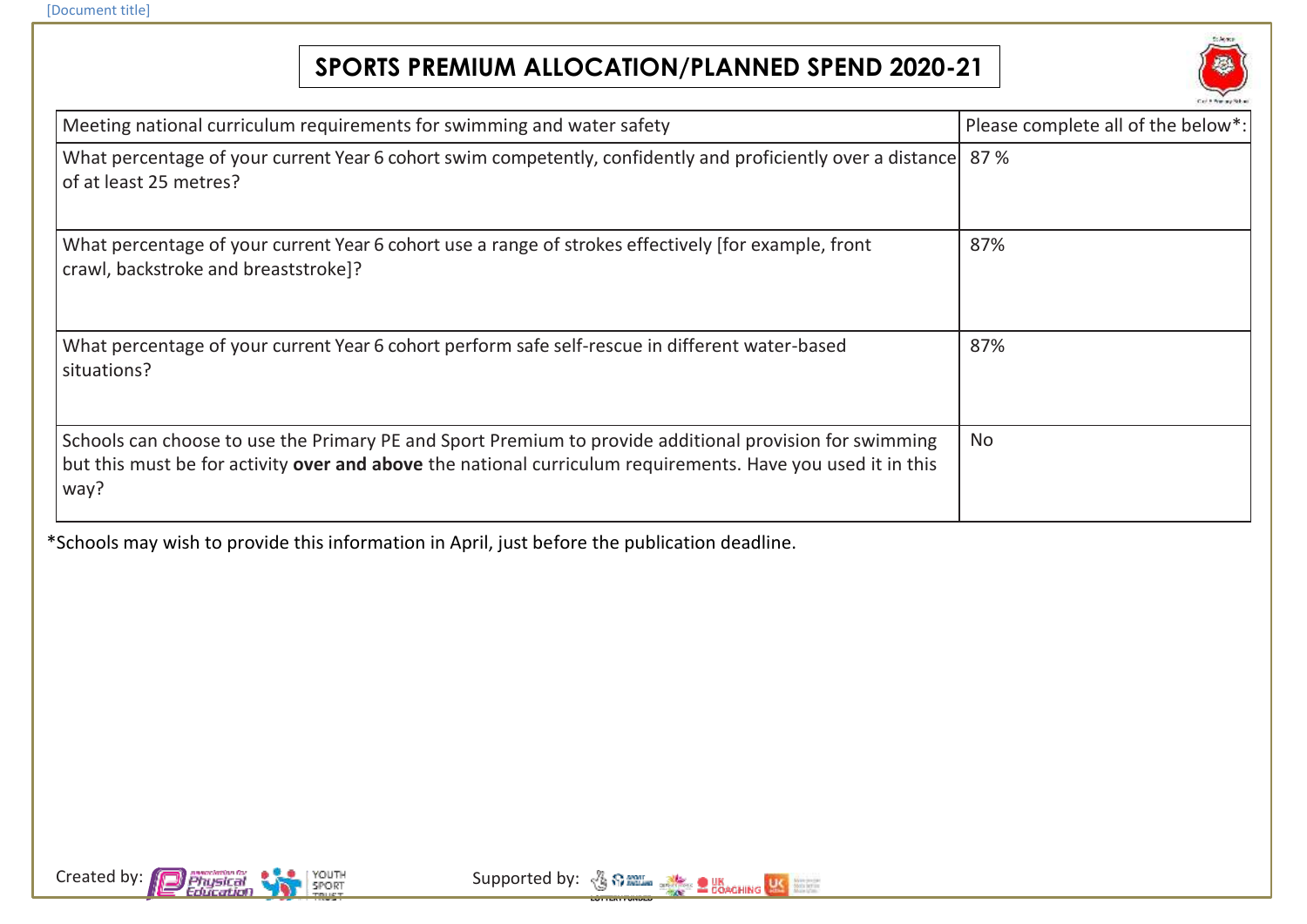[Document title]

| <b>Action Plan and Budget Tracking</b><br>Capture your intended annual spend against the 5 key indicators. Clarify the success criteria and<br>evidence of impact that you intend to measure to evaluate for students today and for the future.                                                                                                                        |                                                                                                                                                                                                                                                                                                 |                                                                                                                        |                                                                                                                                                                                                                                                                                                                                                                                                                                                                                                                              |                                                                                                                                                                                                                                         |
|------------------------------------------------------------------------------------------------------------------------------------------------------------------------------------------------------------------------------------------------------------------------------------------------------------------------------------------------------------------------|-------------------------------------------------------------------------------------------------------------------------------------------------------------------------------------------------------------------------------------------------------------------------------------------------|------------------------------------------------------------------------------------------------------------------------|------------------------------------------------------------------------------------------------------------------------------------------------------------------------------------------------------------------------------------------------------------------------------------------------------------------------------------------------------------------------------------------------------------------------------------------------------------------------------------------------------------------------------|-----------------------------------------------------------------------------------------------------------------------------------------------------------------------------------------------------------------------------------------|
| Academic Year: 2020/21                                                                                                                                                                                                                                                                                                                                                 | Total fund allocated: £16,900<br>Date Updated: April 2020                                                                                                                                                                                                                                       |                                                                                                                        |                                                                                                                                                                                                                                                                                                                                                                                                                                                                                                                              |                                                                                                                                                                                                                                         |
| Key indicator 1: The engagement of all pupils in regular physical activity - Chief Medical Officer guidelines recommend that<br>primary school children undertake at least 30 minutes of physical activity a day in school                                                                                                                                             |                                                                                                                                                                                                                                                                                                 |                                                                                                                        | Percentage of total allocation:<br>100%                                                                                                                                                                                                                                                                                                                                                                                                                                                                                      |                                                                                                                                                                                                                                         |
| School focus with clarity on<br>intended impact on pupils:                                                                                                                                                                                                                                                                                                             | Actions to achieve:                                                                                                                                                                                                                                                                             | <b>Funding</b><br>allocated:                                                                                           | Evidence and impact:                                                                                                                                                                                                                                                                                                                                                                                                                                                                                                         | Sustainability and suggested<br>next steps:                                                                                                                                                                                             |
| 100 Rec $-$ Yr 6 children active during<br>outdoor learning lessons. Children to are employed (for the academic year<br>be developing skills in RESPECT<br>(Resilience, excellence, self aware,<br>passion, empathy, communication and throughout the day for many of our<br>teamwork). Through outdoor learning . pupils.                                             | The two TAs $(AR/ZG - 18$ hours<br>$2020-21$ to ensure that more<br>physical activities are offered<br>This is additional to the statutory PE<br>lessons – the two TAs offer further<br>engagement in regular physical<br>activity for smaller group work<br>throughout the afternoon sessions. | 18 hours x 38<br>$= 684$ hours<br>$=$ £7866                                                                            | $ 100 \text{ Rec-Y6}$ children engaging in<br>regular Commando Joe missions<br><b>E11.50</b> per hour $\vdash$ active & fun! Positive impacts<br>to be measured via assessment<br>system – baseline to end of<br>programme.<br>All children took part and<br>developed RESPECT skills.<br>Impact data April 2021.                                                                                                                                                                                                            | Resources for Commando Joe<br>missions purchased. (See KI3)<br>Sustainability is high if we can<br>manage to keep the HR<br>resource ie TAs to plan, deliver<br>and assess the programme and<br>its positive impact on our<br>children. |
| $100$ Rec – Yr 6 – children active<br>during lunchtime. Children to develop children to implement daily young<br>physical wellbeing and RESPECT. Yr leaders programme.<br>5 initiative to develop leadership<br>skills.<br>$100$ Rec – Yr 6 – Lunchtime sports –<br>general fitness, understand of physical Encourage all children to join a<br>exercise and wellbeing | One TA (MM) to work with Yr 5<br>MM to plan activities with Yr 5<br>children.<br>Year 5 children to be trained by<br>MM.<br>Year 5 peer mentoring training<br>One Midday to lead sports activities.<br>minimum of once a week.                                                                  | 5 hours per<br>week $- x 38 =$<br>190<br>$=$ £2185<br>DLP - £250<br>10 hours per<br>week $-x$ 38<br>weeks<br>$=$ £3914 | Young leaders file - all children<br>engaging in weekly activities led<br>by Yr 5 children.<br>£11.50 per hour NOT COMPLETED DUE TO<br><b>COVID AND MIXING</b><br><b>BUBBLES</b> This funding has been activities.<br>used to increase activities within<br><b>bubbles at lunchtime see below.</b><br>Range of different activities for<br>each class at lunchtime. Children<br>to be more engaged at lunchtime.<br>£10.30 per hour Register of participants kept.<br>Pupil evaluations of lunchtimes<br>and SLT monitoring. | Ongoing programme $- Yr 5$ to<br>train next cohort of Yr 5<br>children with MM to continue<br>to develop leadership skills and<br>engagement in physical<br>Easily sustainable through<br>Midday role.                                  |
| <del>Created by</del><br>Physical<br>Education<br>SPORT<br>TRUCT                                                                                                                                                                                                                                                                                                       | <del>Supported by:</del>                                                                                                                                                                                                                                                                        | <b>26 OD THE STATE OF COACHING AND THE STATE</b>                                                                       |                                                                                                                                                                                                                                                                                                                                                                                                                                                                                                                              |                                                                                                                                                                                                                                         |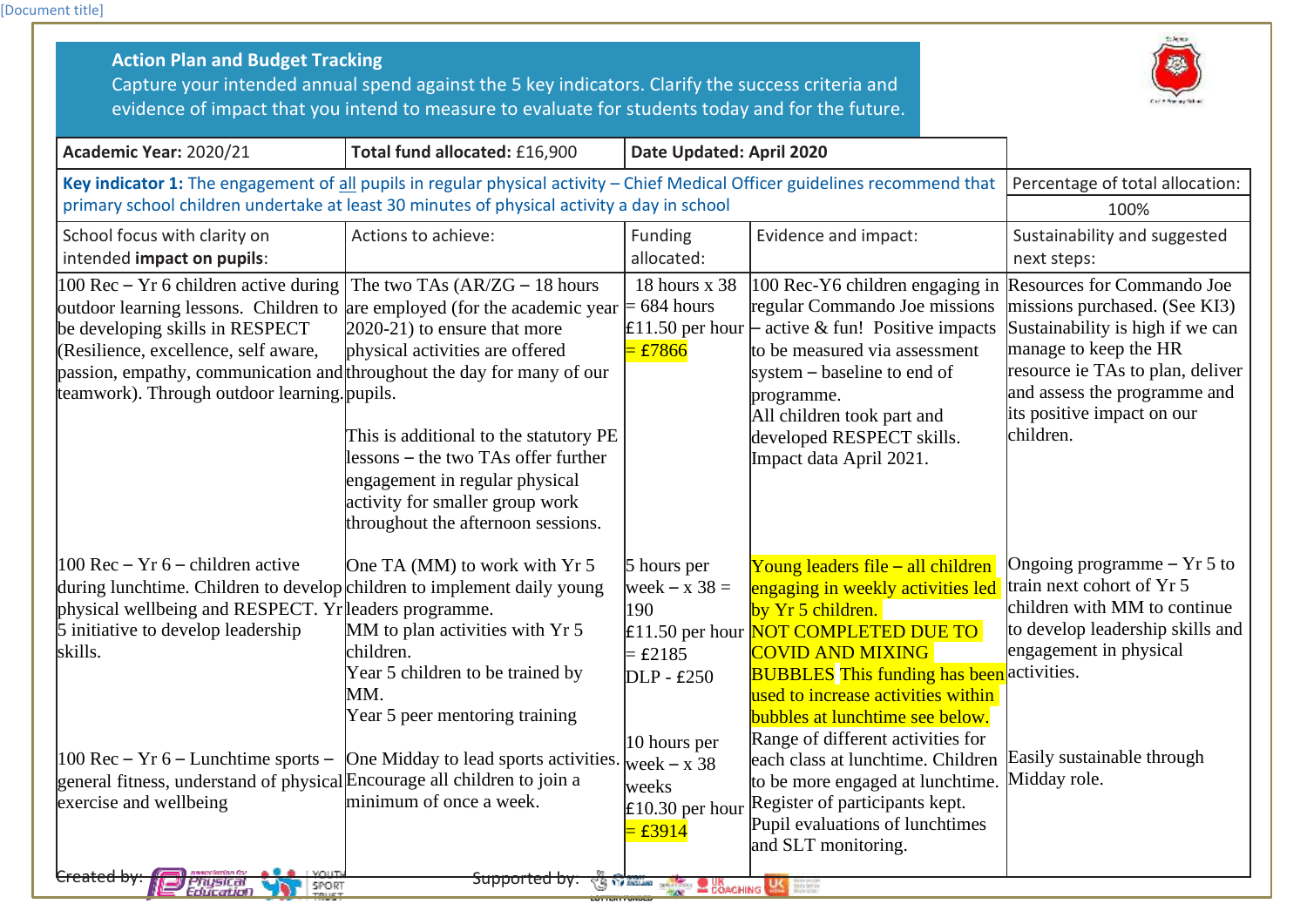

| Key indicator 2: The profile of PE and sport being raised across the school as a tool for whole school improvement                                                                       |                                                                                                                                                                                          |                              |                                                                                                                                                                            | Percentage of total allocation:                                                                                                                              |  |
|------------------------------------------------------------------------------------------------------------------------------------------------------------------------------------------|------------------------------------------------------------------------------------------------------------------------------------------------------------------------------------------|------------------------------|----------------------------------------------------------------------------------------------------------------------------------------------------------------------------|--------------------------------------------------------------------------------------------------------------------------------------------------------------|--|
|                                                                                                                                                                                          |                                                                                                                                                                                          |                              |                                                                                                                                                                            | ℅                                                                                                                                                            |  |
| School focus with clarity on<br>intended impact on pupils:                                                                                                                               | Actions to achieve:                                                                                                                                                                      | <b>Funding</b><br>allocated: | Evidence and impact:                                                                                                                                                       | Sustainability and suggested<br>next steps:                                                                                                                  |  |
| Celebration assembly every week<br>Thursdays) to ensure that the whole<br>school is aware of the importance of<br>PE and sport and to encourage all<br>pupils to aspire and be involved. | Achievements celebrated in<br>assembly, match results etc. Out of<br>school and After school sport<br>celebrated eg gymnastics, karate,<br>rugby, football, dancing, daily mile<br>letc. | <b>Nil</b>                   | All pupils at some point in the<br>school year to take part in<br>assemblies.<br>Parents attend assemblies and<br>welcomed to feel part of the<br>celebrations – via zoom. | No cost to school $-$ general<br>timetabled assembly.                                                                                                        |  |
| Notice Board in main entrance<br>hallway updated regularly for all<br>visitors and children to increase the<br>profile and celebrate our involvement<br>in sporting activities.          | TA (EP and Yr 6 prefects) keeping<br>the notice board current and updated.                                                                                                               | Nil                          | The notice boards are full of<br>information about<br>matches/clubs/results and pupils<br>are keen to get involved.                                                        | No cost to school as the notice<br>board has already been<br>purchased. Time needed by TA<br>to update but this in in his<br>personal timetable to complete. |  |
| Audit of PE equipment and provide<br>new and engaging resources.                                                                                                                         | A range of new resources provided<br>to engage and inspire the children to<br>take part in PE and Sport                                                                                  | £2000                        | More children to engage in PE<br>and Sport and take part in<br>lunchtime activities and after<br>school clubs                                                              | Review of resources annually.                                                                                                                                |  |

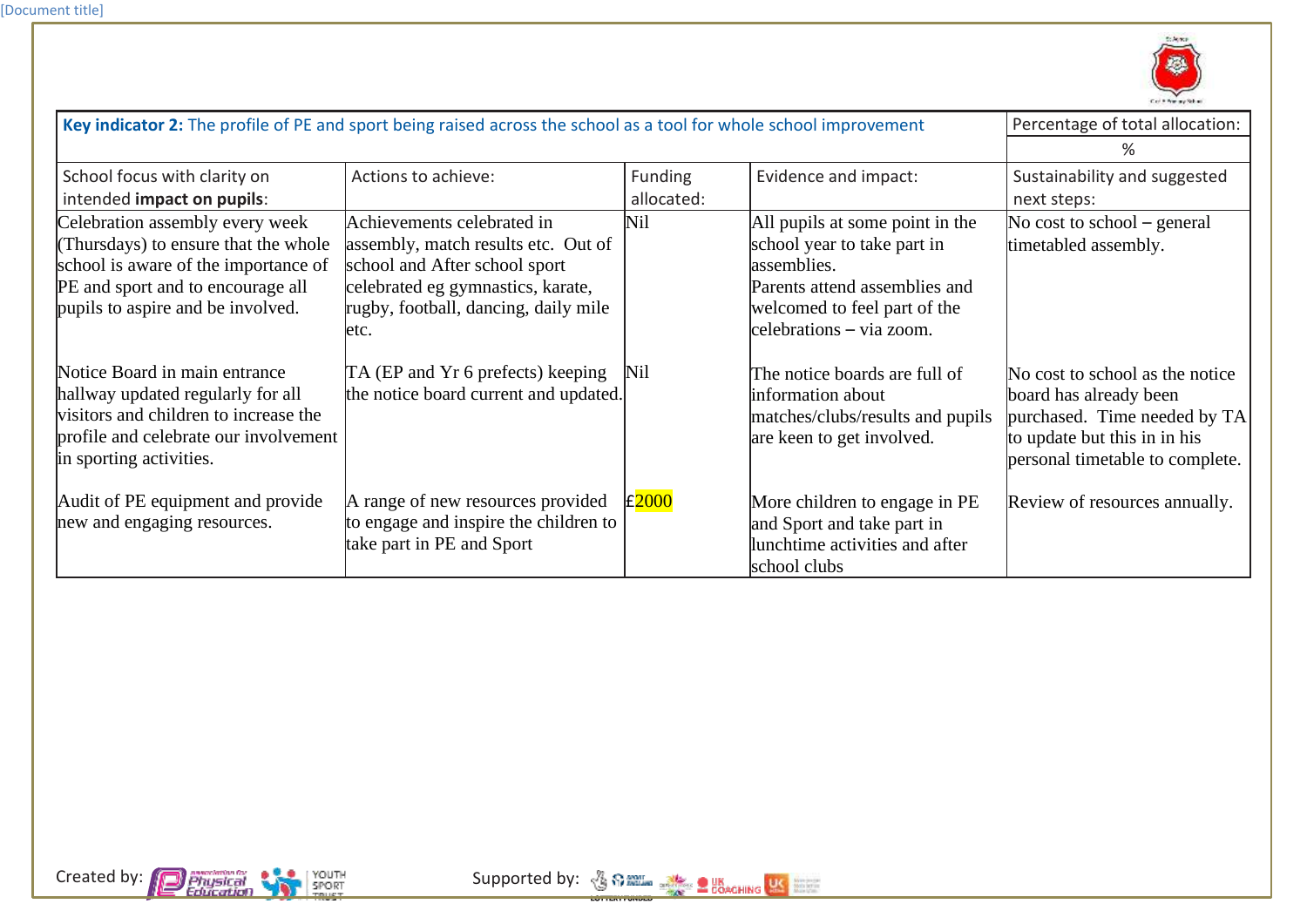

| %<br>School focus with clarity on intended<br>Actions to achieve:<br>Evidence and impact:<br>Sustainability and suggested<br>Funding<br>allocated:<br>impact on pupils:<br>next steps:<br>Baseline measures have been taken $\text{\pounds}1775$ – initial<br>Improved subject knowledge for<br>Resources for Commando Joe<br>In order to improve progress and<br>TAs. Increased confidence to take missions purchased.<br>achievement of all pupils, the focus is<br>and these will then be re-assessed<br>training and<br>on upskilling the two TA staff to plan, at the end of financial year (April<br>on a more active role in planning,<br>Sustainability is high if we can<br>resources<br>deliver and assess/evaluate the<br>manage to keep the HR<br>2021) to demonstrate progress over<br>delivering and assessing the<br>Commando Joe missions. Focused resource ie TAs to plan, deliver<br>Commando Joe missions/programmes time. |  |  |  |  |
|-----------------------------------------------------------------------------------------------------------------------------------------------------------------------------------------------------------------------------------------------------------------------------------------------------------------------------------------------------------------------------------------------------------------------------------------------------------------------------------------------------------------------------------------------------------------------------------------------------------------------------------------------------------------------------------------------------------------------------------------------------------------------------------------------------------------------------------------------------------------------------------------------------------------------------------------------|--|--|--|--|
|                                                                                                                                                                                                                                                                                                                                                                                                                                                                                                                                                                                                                                                                                                                                                                                                                                                                                                                                               |  |  |  |  |
|                                                                                                                                                                                                                                                                                                                                                                                                                                                                                                                                                                                                                                                                                                                                                                                                                                                                                                                                               |  |  |  |  |
| assessment strategies to really pin- and assess the programme and<br>of study (POS).<br>point individual progress.<br>its positive impact on our<br>children.                                                                                                                                                                                                                                                                                                                                                                                                                                                                                                                                                                                                                                                                                                                                                                                 |  |  |  |  |
| More extra-curricular clubs on<br>Sustainable as there is an<br>Additional to the above, one of the<br>To identify key staff members that<br>$Nil - voluntary$<br>TAs is also ensuring that other staff at need to upskill themselves and<br>offer for our children. More<br>expectation within our school.<br>contributions<br>school take on additional, extra-<br>improve their confidence to<br>variety and different staff<br>(hours) from<br>curricular sport activities to improve<br>organize extra-curricular activities<br>leading/organising and<br>$statf - school$<br>their own confidence, knowledge and<br>participating.<br>eg running club, rounders, netball,<br>expectations on<br>Begun again in Spring 2 due to<br>football, dance club etc.<br>skills.<br>employment.<br><b>COVID</b><br>Uptake of children attending clubs<br>has been extremely successful -<br>see registers                                         |  |  |  |  |
| Created by:<br>mmochition for<br>Physical<br>Education<br>Supported by: 30000 Supported by: 3000000 Supported by:<br>YOUTH<br><b>SPORT</b>                                                                                                                                                                                                                                                                                                                                                                                                                                                                                                                                                                                                                                                                                                                                                                                                    |  |  |  |  |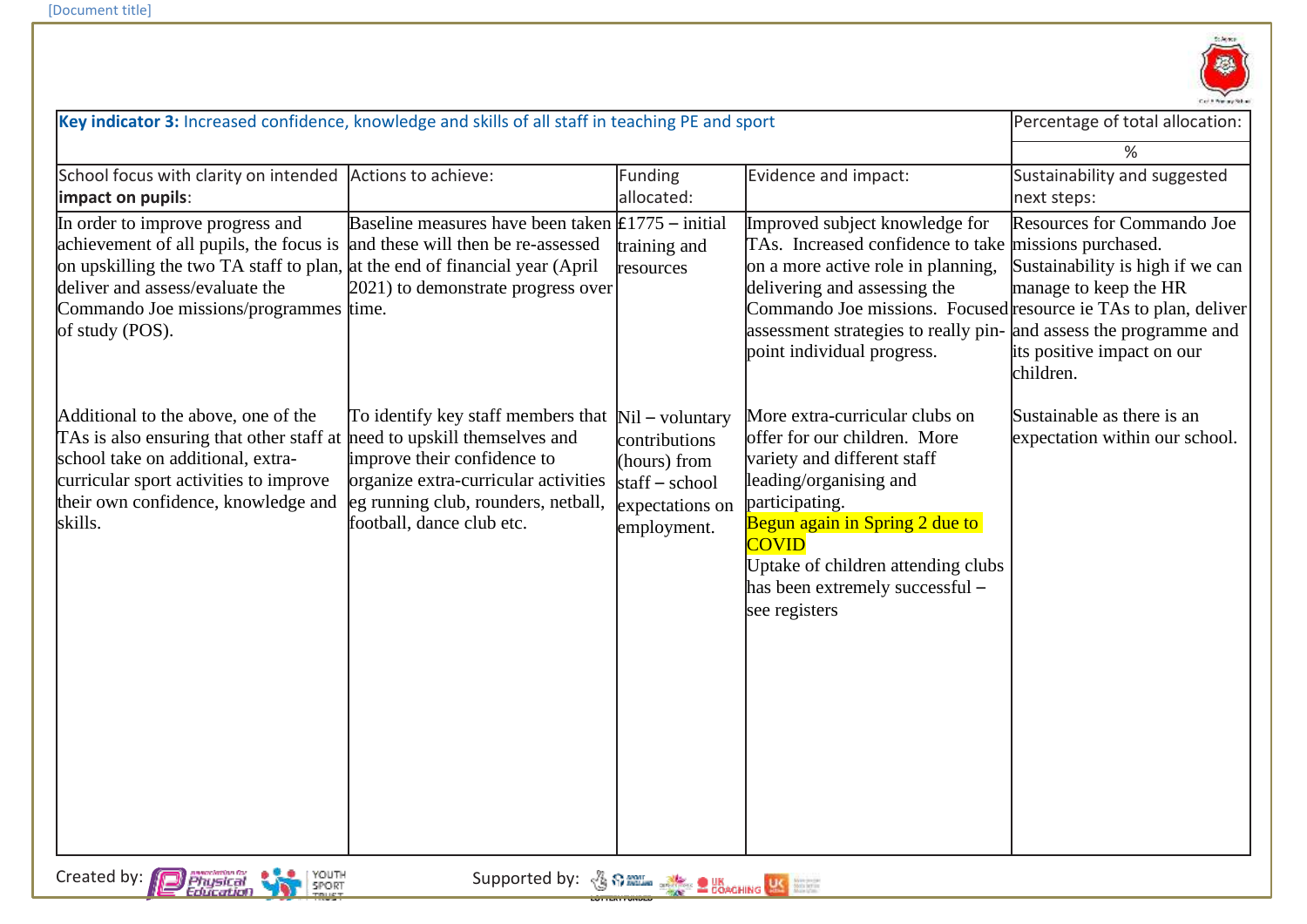

| Key indicator 4: Broader experience of a range of sports and activities offered to all pupils                                                                                                                                                                                                                                                                                                                                                              |                                                                                                                                                                                                                                             |                                                     |                                                                                                                                                                                                                                                                                                                                                                       | Percentage of total allocation:                                                                                                                                   |
|------------------------------------------------------------------------------------------------------------------------------------------------------------------------------------------------------------------------------------------------------------------------------------------------------------------------------------------------------------------------------------------------------------------------------------------------------------|---------------------------------------------------------------------------------------------------------------------------------------------------------------------------------------------------------------------------------------------|-----------------------------------------------------|-----------------------------------------------------------------------------------------------------------------------------------------------------------------------------------------------------------------------------------------------------------------------------------------------------------------------------------------------------------------------|-------------------------------------------------------------------------------------------------------------------------------------------------------------------|
|                                                                                                                                                                                                                                                                                                                                                                                                                                                            |                                                                                                                                                                                                                                             |                                                     |                                                                                                                                                                                                                                                                                                                                                                       | $\%$                                                                                                                                                              |
| School focus with clarity on intended                                                                                                                                                                                                                                                                                                                                                                                                                      | Actions to achieve:                                                                                                                                                                                                                         | Funding                                             | Evidence and impact:                                                                                                                                                                                                                                                                                                                                                  | Sustainability and suggested                                                                                                                                      |
| impact on pupils:                                                                                                                                                                                                                                                                                                                                                                                                                                          |                                                                                                                                                                                                                                             | allocated:                                          |                                                                                                                                                                                                                                                                                                                                                                       | next steps:                                                                                                                                                       |
| To increase the profile of PE and<br>sport in school, there are three pre-<br>planned whole school taster days -<br>one per term. These are not<br>traditional activities - more awe and<br>wonder. The focus is to capture the<br>enthusiasm and interest of children<br>who do not routinely enjoy or are<br>interested in PE or traditional sports<br>participation. Eg scooter day with<br>obstacle course/skill training; karate<br>and cup stacking. | Lead TAs to plan, organise and<br>book in 3 'different' activities, one<br>per term. Timetabled to ensure<br>smooth-running so that all children<br>from Reception to Y6 are actively<br>engaged.                                           | £1,500<br>$£500$ per term                           | All children active and having fun. If SP funding continues, then<br>Questionnaire results and analysis<br>to ascertain what our children have can continue. The alternative<br>enjoyed, gained and learned from<br>these unique experiences.<br>Remained in bubbles due to<br>$\overline{COVID}$ – Autumn – dance, Spring<br>Olympics themed - £1000 actual<br>cost. | this awe and wonder initiative<br>is to use funds out of our<br><b>STARS</b> account.                                                                             |
| Key indicator 5: Increased participation in competitive sport                                                                                                                                                                                                                                                                                                                                                                                              |                                                                                                                                                                                                                                             |                                                     |                                                                                                                                                                                                                                                                                                                                                                       | Percentage of total allocation:                                                                                                                                   |
|                                                                                                                                                                                                                                                                                                                                                                                                                                                            |                                                                                                                                                                                                                                             |                                                     |                                                                                                                                                                                                                                                                                                                                                                       | %                                                                                                                                                                 |
| School focus with clarity on intended                                                                                                                                                                                                                                                                                                                                                                                                                      | Actions to achieve:                                                                                                                                                                                                                         | Funding                                             | Evidence and impact:                                                                                                                                                                                                                                                                                                                                                  | Sustainability and suggested                                                                                                                                      |
| impact on pupils:                                                                                                                                                                                                                                                                                                                                                                                                                                          |                                                                                                                                                                                                                                             | allocated:                                          |                                                                                                                                                                                                                                                                                                                                                                       | next steps:                                                                                                                                                       |
| Additional achievements:<br>Autumn Term - football Y5-Y6 and<br>includes inter matches against our<br>other DLP schools.<br>Spring Term - Rugby includes<br>participation from our other DLP                                                                                                                                                                                                                                                               | Saddleworth 3G pitch available<br>weekly after school (4pm-5pm) to<br>provide fun, sporting activities for<br>pupils in all classes (see timetable<br>- LTP). Different activities will<br>take place each term offered by<br>school staff. | E1,140<br>£30 x 38 wks<br>One Teacher<br>voluntary. | Number of children attending the<br>different termly activities – see<br>registers.<br>Plus number of children attending<br>from our DLP schools -<br>One TA 1 hour x community/partnership.                                                                                                                                                                          | Sustainable as long as the<br>resource (3G pitch) can be<br>afforded.<br>Staffing is again an expectation<br>and their 'time' is given<br>voluntarily and freely. |
| schools.                                                                                                                                                                                                                                                                                                                                                                                                                                                   | As this is an all-weather pitch, the                                                                                                                                                                                                        | $38 = \text{\pounds}437.$                           | Children having fun whilst                                                                                                                                                                                                                                                                                                                                            |                                                                                                                                                                   |
| Summer Term - rounders Y4-Y6<br>includes inter matches against our<br>other DLP schools.                                                                                                                                                                                                                                                                                                                                                                   | activities arranged by staff will<br>always take place for continuity<br>and commitment.                                                                                                                                                    |                                                     | learning and practicing new skills.<br>Making new friends with their<br>peers from our DLP schools.                                                                                                                                                                                                                                                                   | Use Oldham Sports team for<br>the first year and then DLP<br>schools to run this together.                                                                        |
| DLP Sports competitions with Oldham Children from Yr $1-6$ to take part $\vert$ £25 per session<br>Children to take part in more                                                                                                                                                                                                                                                                                                                           |                                                                                                                                                                                                                                             |                                                     |                                                                                                                                                                                                                                                                                                                                                                       |                                                                                                                                                                   |
| Sports Coach<br>Created by:                                                                                                                                                                                                                                                                                                                                                                                                                                | in a range of different sporting                                                                                                                                                                                                            | x 10 sessions                                       | competitive sports and be able to                                                                                                                                                                                                                                                                                                                                     |                                                                                                                                                                   |
| Physical<br>Education<br>SPORT                                                                                                                                                                                                                                                                                                                                                                                                                             | Supported by: 3 \$2.000 and 2 coaching US EEE                                                                                                                                                                                               |                                                     |                                                                                                                                                                                                                                                                                                                                                                       |                                                                                                                                                                   |